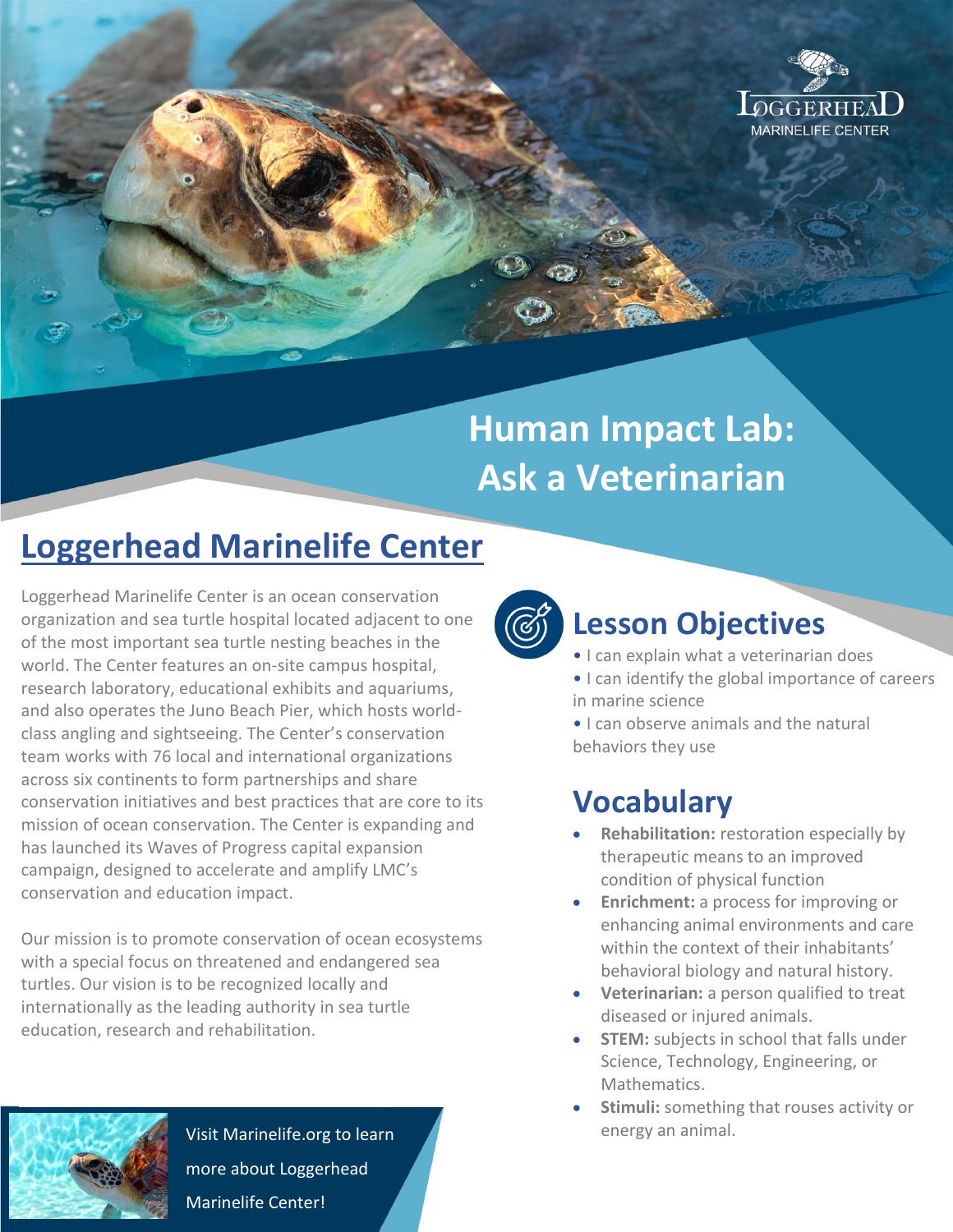### **At-Home Enrichment**

At Loggerhead Marinelife Center (LMC), we use enrichment devices that are made out of PVC pipes to serve as an environmental stimuli for our sea turtles patients during their rehabilitation at LMC. These enrichment devices allow for our patients to use behaviors that they would naturally use out in the wild. Enrichment can be used for our pets at home as well! Using puzzle feeders, toys, and providing training allow us to stimulate our pets.

#### **Pet Enrichment**

You can provided enrichment for your dogs, cat, hamster, birds, etc. in a wide variety of ways! With this activity, you will be making puzzle feeder out of toilet paper rolls. Follow the steps below to keep your dog/cat stimulated while eating their food.

#### **Materials:**

Toilet paper roll Pet dry food **Directions:** 

- **1.** Take an empty toilet paper roll and fold in the ends on one side
- **2.** Pour a small portion of your pets dry food into the open end of the toilet paper roll
	- **3.** Fold the open end of the toilet paper roll so that both sides are now closed
	- **4.** Repeat steps 1-3 if you would like to give your pet multiple puzzle feeders
		- **5.** Give to your pet to enjoy!

At Loggerhead Marinelife Center, we observe our patients to keep track of the behaviors that they are using while interacting with the enrichment we provide them. You can do this at home and identify behaviors that might be unique to your pet!

When observing your pet as it interacts with the enrichment you made, ask yourself the following questions:

- 1. How does my pet get the food out of the enrichment device?
	- a. Are they using just their mouth or holding it down with their paws/feet?
- 2. What senses do they use to identify their enrichment?
	- a. Do they use their sense of smell? What about sense of sight?
- 3. How long does my pet interact with the enrichment?
	- a. Do they interact with the enrichment until all the food is gone?
	- b. Do they interact with the enrichment for a short period of time and then come back later?
- 4. What other types of enrichment can I make that will help my pet use their natural behaviors?





Side ViewTop View